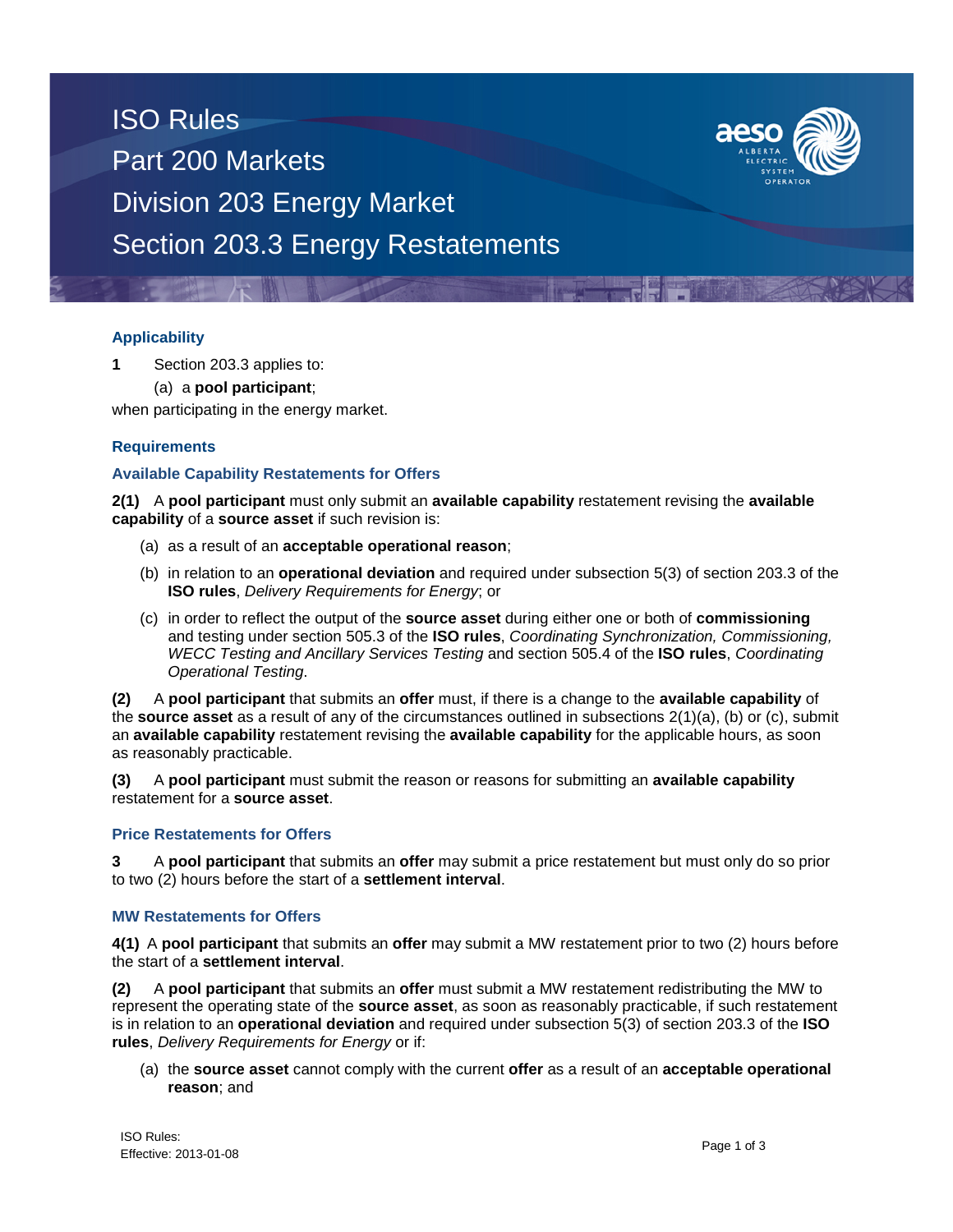# ISO Rules Part 200 Markets Division 203 Energy Markets Section 203.3 Energy Restatements



(b) an **available capability** restatement under subsection 2 cannot reasonably accommodate the **source asset**'s operating state.

**(3)** A **pool participant** must submit the reason or reasons for submitting a MW restatement in accordance with subsection 4(2)(a) if such MW restatement is submitted within two (2) hours of the start of the **settlement interval** or within the current **settlement interval**.

**(4)** If a **pool participant** is responding to the **ISO** under subsection 2(2)(c) of section 202.5 of the **ISO rules**, *Supply Surplus*, then the **pool participant** must submit a restated **offer** for its **source asset** within the current hour which reduces the quantity of only the zero dollar (\$0) **operating block** of the **source asset**.

### **Minimum Stable Generation Restatements for Offers**

**5(1)**A **pool participant** that submits an **offer** must, if there is a change to the **minimum stable generation** as a result of any **acceptable operational reason**, submit a **minimum stable generation** restatement for the **source asset** for the applicable hours, as soon as reasonably practicable.

**(2)** If the restated **minimum stable generation**:

- (a) is lower than the previously submitted **minimum stable generation**; and
- (b) the restatement is submitted within two (2) hours of the start of the **settlement interval**,

then the **pool participant** is prohibited from restating the MW of the **operating block**.

#### **(3)** If the restated **minimum stable generation**:

- (a) is higher than the previously submitted **minimum stable generation**; and
- b) the restatement is submitted within two (2) hours of the start of the **settlement interval**,

then the **pool participant**, when restating an increase to the MW of the **operating block** in order to comply with subsection 4(4)(b) of section 203.1 of the **ISO rules**, *Offers and Bids*, must take any such additional MW from the **operating blocks** with the next highest **offer** price in ascending order.

**(4)** A **pool participant** must submit the reason or reasons for submitting a **minimum stable generation** restatement under subsection 5(1).

#### **Price Restatements for Bids**

**6** A **pool participant** that submits a **bid** may submit a price restatement but must only do so prior to two (2) hours before the start of a **settlement interval**.

### **MW Restatements for Bids**

**7(1)** A **pool participant** that submits a **bid** may submit a MW restatement prior to two (2) hours before the start of a **settlement interval**.

**(2)** A **pool participant** that submits a **bid** must submit a MW restatement redistributing, or in the case of exports reducing, the MW to represent the operating state of the **sink asset**, as soon as reasonably practicable, if the **sink asset** cannot comply with the current **bid** as a result of an **acceptable operational reason**.